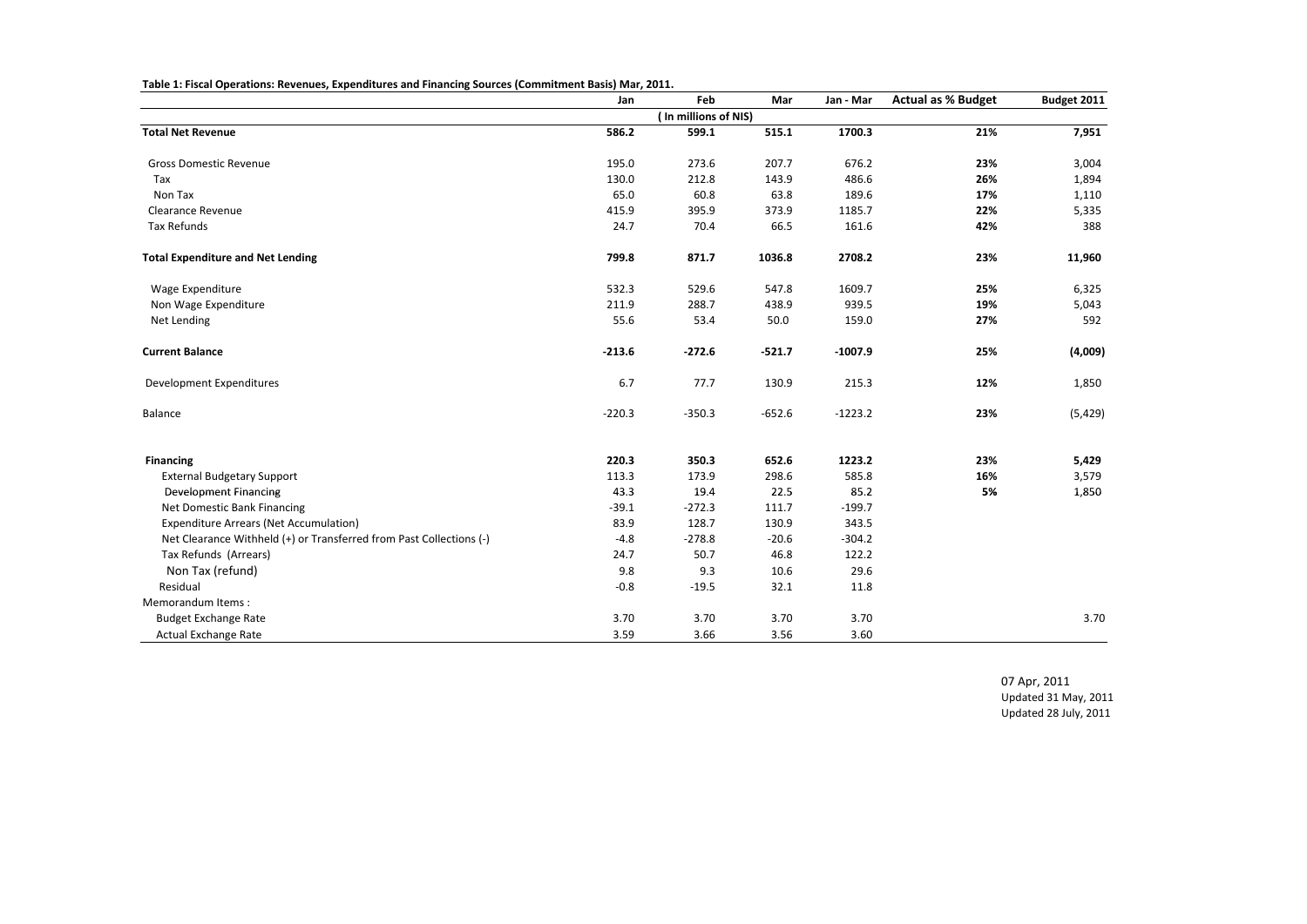|                                           | Jan    | Feb                  | Mar    | Jan - Mar | <b>Actual as % Budget</b> | Budget 2011 |
|-------------------------------------------|--------|----------------------|--------|-----------|---------------------------|-------------|
|                                           |        | (In millions of NIS) |        |           |                           |             |
| <b>Total Net Revenues</b>                 | 586.2  | 599.1                | 515.1  | 1700.3    | 21%                       | 7951        |
| <b>Gross Domestic Revenues</b>            | 195.0  | 273.6                | 207.7  | 676.2     | 23%                       | 3004        |
| <b>Tax Revenues</b>                       | 130.0  | 212.8                | 143.9  | 486.6     | 26%                       | 1894        |
| <b>Income Tax</b>                         | 30.7   | 106.7                | 47.6   | 185.0     |                           |             |
| Value Added Tax                           | 39.6   | 48.0                 | 44.5   | 132.0     |                           |             |
| Property Tax                              | 5.4    | 0.6                  | 0.5    | 6.5       |                           |             |
| <b>Other Taxes</b>                        | 54.0   | 55.5                 | 51.3   | 160.8     |                           |             |
| Non Tax Revenues                          | 65.0   | 60.8                 | 63.8   | 189.6     | 17%                       | 1110        |
| Clearance Revenues (1)                    | 415.9  | 395.9                | 373.9  | 1185.7    | 22%                       | 5335        |
| Customs                                   | 149.3  | 136.0                | 132.2  | 417.5     |                           |             |
| Value Added Tax                           | 127.6  | 120.9                | 126.4  | 374.8     |                           |             |
| <b>Petroleum Excises</b>                  | 143.2  | 135.5                | 117.4  | 396.0     |                           |             |
| Purchase Tax                              | 0.0    | 0.0                  | 0.0    | 0.0       |                           |             |
| Income Tax                                | 0.0    | 0.0                  | 0.0    | 0.0       |                           |             |
| Other                                     | $-4.1$ | 3.5                  | $-2.1$ | $-2.7$    |                           |             |
| <b>Tax Refunds</b>                        | 24.7   | 70.4                 | 66.5   | 161.6     | 42%                       | 388         |
| <b>Total Expenditures and Net Lending</b> | 799.8  | 871.7                | 1036.8 | 2708.2    | 23%                       | 11,960      |
| Wage Expenditures (2)                     | 532.3  | 529.6                | 547.8  | 1609.7    | 25%                       | 6325        |
| Non Wage Expenditures                     | 211.9  | 288.7                | 438.9  | 939.5     | 19%                       | 5043        |
| <b>Operational Expenditures</b>           | 103.7  | 173.6                | 190.9  | 468.2     | 25%                       | 1864        |
| Transfers (3)                             | 107.0  | 113.9                | 245.0  | 465.8     | 15%                       | 3089        |
| <b>Minor Capital Expenditures</b>         | 1.2    | 1.3                  | 3.0    | 5.5       | 6%                        | 90          |
| Net Lending (Commitment)                  | 55.6   | 53.4                 | 50.0   | 159.0     | 27%                       | 592         |
| Development Expenditures                  | 6.7    | 77.7                 | 130.9  | 215.3     | 12%                       | 1850        |
| Memorandum Items:                         |        |                      |        |           |                           |             |
| <b>Budget Exchange Rate</b>               | 3.70   | 3.7                  | 3.7    | 3.7       |                           | 3.70        |
| Actual Exchange Rate                      | 3.59   | 3.66                 | 3.56   | 3.6       |                           |             |

**2: Detailed Fiscal Operations: Revenues, Expenditures and Net Lending (Commitment Basis) Mar, 2011.**

1)The decline of the clearance revenues as results of reduction in the Tariffs of customs and excises by the Israelis, and the lower consumption

of petroleum by Gaza as the MOF no longer supplies The Gaza Electricity Company with petroleum.

2) The increase in wage bill for the first quarter as results of a-allowances for Jerusalem Employees and Teachers of Ministry of Education approved in 2010 and paid starting from 2011 b-1600 employees their files had been reconciled during 2011.

3) Transfers are as been approved in the budget and spending is highly related to availability of financing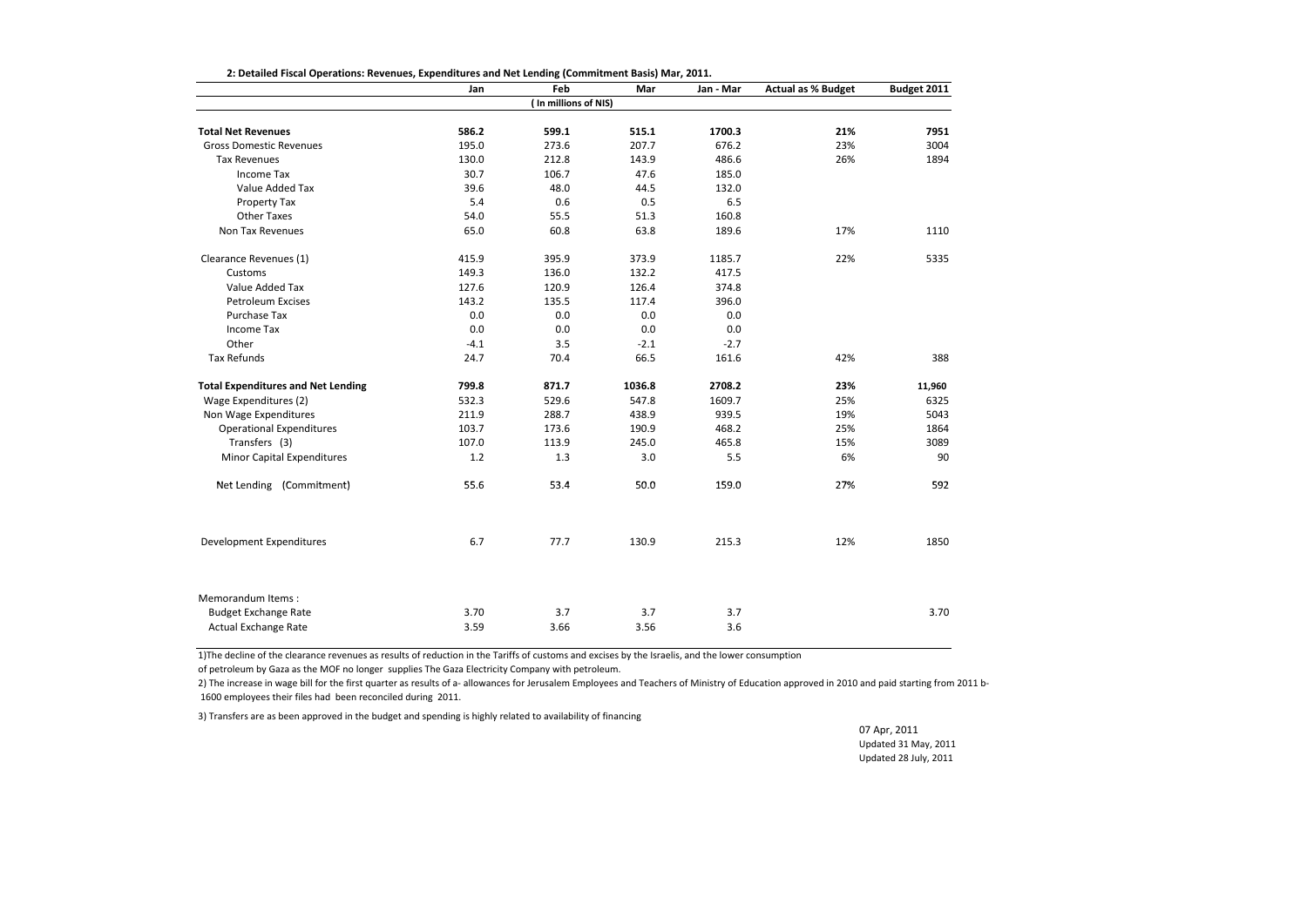| Table 3: Fiscal Operations: Revenues, Expenditures and Financing Sources (Cash Basis) Mar, 2011. |  |  |  |  |
|--------------------------------------------------------------------------------------------------|--|--|--|--|
|                                                                                                  |  |  |  |  |

|                                          | Jan      | Feb      | Mar                  | Jan - Mar | <b>Actual as % Budget</b> | Budget 2011 |
|------------------------------------------|----------|----------|----------------------|-----------|---------------------------|-------------|
|                                          |          |          | (In millions of NIS) |           |                           |             |
| <b>Total Net Revenue</b>                 | 605.9    | 919.3    | 571.9                | 2097.0    | 26%                       | 7951        |
| <b>Gross Domestic Revenue</b>            | 185.2    | 264.3    | 197.1                | 646.6     | 22%                       | 3004        |
| Tax                                      | 130.0    | 212.8    | 143.9                | 486.6     | 26%                       | 1894        |
| Non Tax                                  | 55.2     | 51.6     | 53.2                 | 160.0     | 14%                       | 1110        |
| Clearance Revenue                        | 420.7    | 674.6    | 394.5                | 1489.8    | 28%                       | 5335        |
| <b>Tax Refunds</b>                       | 0.0      | 19.7     | 19.7                 | 39.4      | 10%                       | 388         |
| <b>Total Expenditure and Net Lending</b> | 721.8    | 754.3    | 963.6                | 2439.7    | 20%                       | 11960       |
| Wage Expenditure                         | 507.0    | 516.2    | 536.9                | 1560.1    | 25%                       | 6325        |
| Non Wage Expenditure                     | 159.1    | 184.7    | 376.7                | 720.6     | 14%                       | 5043        |
| Net Lending                              | 55.6     | 53.4     | 50.0                 | 159.0     | 27%                       | 592         |
| <b>Current Balance</b>                   | $-115.9$ | 164.9    | $-391.8$             | $-342.7$  | 9%                        | -4009       |
| Development Expenditures                 | 0.8      | 66.4     | 73.2                 | 140.4     | 8%                        | 1850        |
| <b>Balance</b>                           | $-116.7$ | 98.5     | $-464.9$             | $-483.1$  | 9%                        | $-5429$     |
| <b>Financing</b>                         | 116.7    | $-98.5$  | 464.9                | 483.1     | 9%                        | 5429        |
| <b>External Budgetary Support</b>        | 113.3    | 173.9    | 298.6                | 585.8     | 16%                       | 3579        |
| <b>Development Financing</b>             | 43.3     | 19.4     | 22.5                 | 85.2      | 5%                        | 1850        |
| Net Domestic Bank Financing              | $-39.1$  | $-272.3$ | 111.7                | $-199.7$  |                           |             |
| Residual                                 | $-0.8$   | $-19.5$  | 32.1                 | 11.8      |                           |             |
| Memorandum Items:                        |          |          |                      |           |                           |             |
| <b>Budget Exchange Rate</b>              | 3.70     | 3.70     | 3.70                 | 3.70      |                           | 3.70        |
| <b>Actual Exchange Rate</b>              | 3.59     | 3.66     | 3.56                 | 3.60      |                           |             |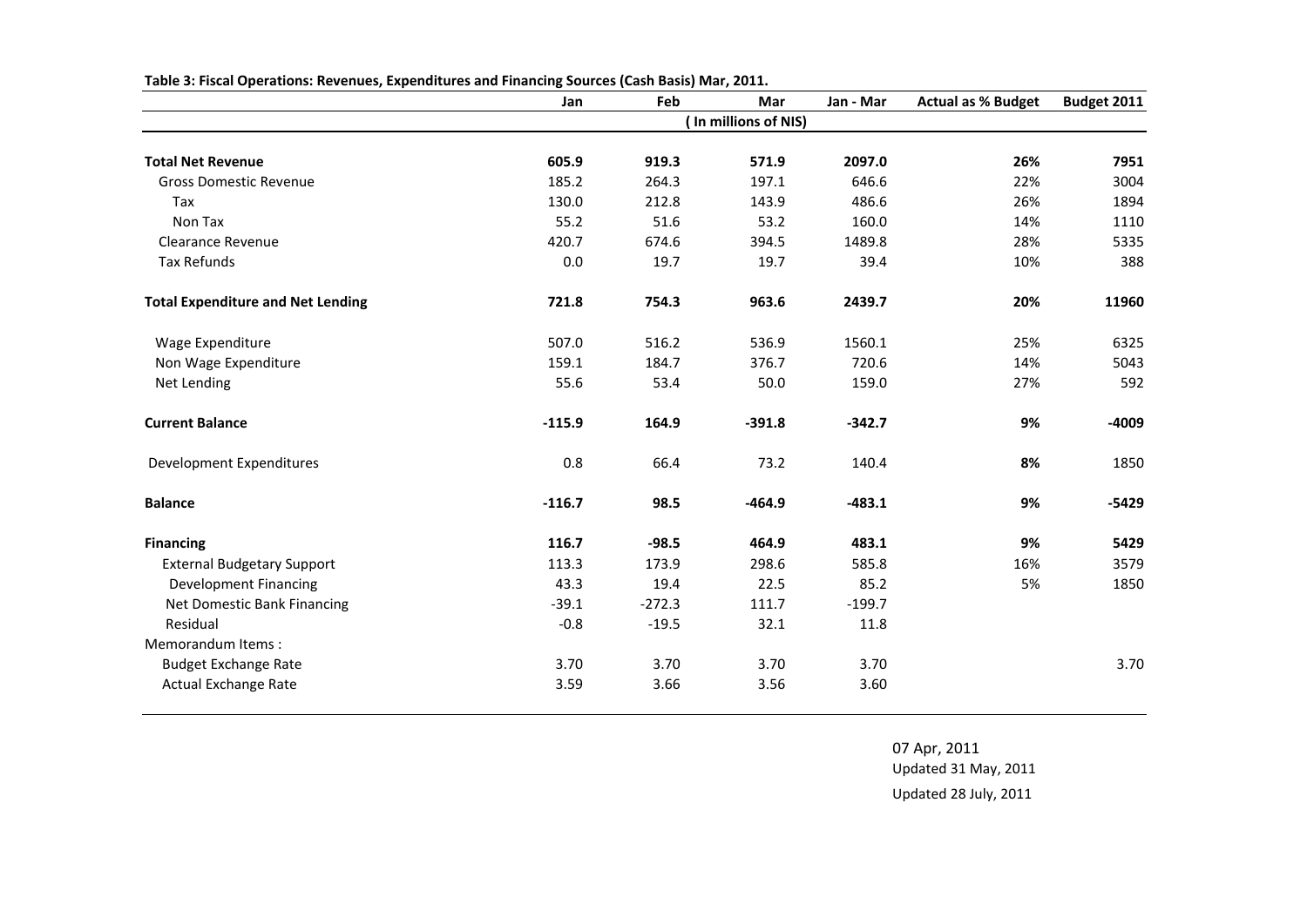| Table 4: Consolidated Statement on Fiscal Operations: Revenues, Expenditures and Financing Sources (cash and Commitment Basis)Mar, 2011 |
|-----------------------------------------------------------------------------------------------------------------------------------------|
|-----------------------------------------------------------------------------------------------------------------------------------------|

|                                                                     | Jan                  | Feb      | Mar      | Jan - Mar | <b>Actual as % Budget</b> | Budget 2011 |
|---------------------------------------------------------------------|----------------------|----------|----------|-----------|---------------------------|-------------|
|                                                                     | (In millions of NIS) |          |          |           |                           |             |
| <b>Total Net Revenue</b>                                            | 576.4                | 589.8    | 504.5    | 1670.7    | 21%                       | 7951        |
| <b>Gross Domestic Revenue</b>                                       | 195.0                | 273.6    | 207.7    | 676.2     | 23%                       | 3004        |
| Tax                                                                 | 130.0                | 212.8    | 143.9    | 486.6     | 26%                       | 1894        |
| Non Tax                                                             | 65.0                 | 60.8     | 63.8     | 189.6     | 17%                       | 1110        |
| <b>Clearance Revenue (Accrued)</b>                                  | 415.9                | 395.9    | 373.9    | 1185.7    | 22%                       | 5335        |
| Clearance Revenue (Cash)                                            | 420.7                | 674.6    | 394.5    | 1489.8    |                           |             |
| Clearance Revenue (Net Arrears Accumulation)                        | $-4.8$               | $-278.8$ | $-20.6$  | $-304.2$  |                           |             |
| Tax Refunds (Commitment)                                            | 24.7                 | 70.4     | 66.5     | 161.6     | 42%                       | 388         |
| Non Tax (Cash)                                                      | 55.2                 | 51.6     | 53.2     | 160.0     |                           |             |
| Non Tax (refund)                                                    | 9.8                  | 9.3      | 10.6     | 29.6      |                           |             |
| <b>Total Expenditure and Net Lending (Commitment Basis)</b>         | 799.8                | 871.7    | 1036.8   | 2708.2    | 23%                       | 11960       |
| Wage Expenditure (Commitment)                                       | 532.3                | 529.6    | 547.8    | 1609.7    | 25%                       | 6325        |
| Wage Expenditure (Cash)                                             | 507.0                | 516.2    | 536.9    | 1560.1    |                           |             |
| Wage Expenditure (Net Arrears Accumulation)                         | 25.3                 | 13.3     | 10.9     | 49.6      |                           |             |
| Non Wage Expenditure (Commitment)                                   | 211.9                | 288.7    | 438.9    | 939.5     | 19%                       | 5043        |
| Non Wage Expenditure (Cash)                                         | 159.1                | 184.7    | 376.7    | 720.6     |                           |             |
| Non Wage Expenditure (Net Arrears Accumulation)                     | 52.7                 | 104.0    | 62.2     | 218.9     |                           |             |
| <b>Net Lending (Commitment Basis)</b>                               | 55.6                 | 53.4     | 50.0     | 159.0     | 27%                       | 592         |
| Net Lending (Cash)                                                  | 55.6                 | 53.4     | 50.0     | 159.0     |                           |             |
| Net Lending (Arrears)                                               | 0.0                  | 0.0      | 0.0      | 0.0       |                           |             |
| <b>Current Balance (Commitment Basis)</b>                           | $-223.4$             | $-281.8$ | $-532.3$ | $-1037.5$ | 26%                       | -4009       |
| <b>Expenditure Arrears (Net Accumulation)</b>                       | 78.0                 | 117.3    | 73.2     | 268.5     |                           |             |
| Net Clearance Withheld (+) or Transferred from Past Collections (-) | $-4.8$               | $-278.8$ | $-20.6$  | $-304.2$  |                           |             |
| Tax refund (arrears)                                                | 24.7                 | 50.7     | 46.8     | 122.2     |                           |             |
| <b>Current Balance (Cash Basis)</b>                                 | $-115.9$             | 164.9    | $-391.8$ | $-342.7$  | 9%                        | -4009       |
| Development Expenditures (Commitment)                               | 6.7                  | 77.7     | 130.9    | 215.3     | 12%                       | 1850        |
| Development Expenditures (Cash)                                     | 0.8                  | 66.4     | 73.2     | 140.4     |                           |             |
| Development Expenditures (Arrears)                                  | 5.8                  | 11.3     | 57.8     | 74.9      |                           |             |
| <b>Balance (Commitment Basis)</b>                                   | $-230.0$             | $-359.6$ | $-663.2$ | $-1252.9$ | 23%                       | $-5429$     |
| <b>Balance (Cash Basis)</b>                                         | $-116.7$             | 98.5     | -464.9   | $-483.1$  | 9%                        | $-5429$     |
| <b>Financing</b>                                                    | 116.7                | $-98.5$  | 464.9    | 483.1     | 9%                        | 5429        |
| <b>External Budgetary support</b>                                   | 113.3                | 173.9    | 298.6    | 585.8     | 16%                       | 3579        |
| <b>Development Financing</b>                                        | 43.3                 | 19.4     | 22.5     | 85.2      | 5%                        | 1850        |
| Net Domestic Bank Financing                                         | $-39.1$              | $-272.3$ | 111.7    | $-199.7$  |                           |             |
| Residual                                                            | $-0.8$               | $-19.5$  | 32.1     | 11.8      |                           |             |
| Memorandum Items:                                                   |                      |          |          |           |                           |             |
| <b>Budget exchange Rate</b>                                         | 3.7                  | 3.7      | 3.7      | 3.7       |                           | 3.70        |
| Actual exchange Rate                                                | 3.59                 | 3.66     | 3.56     | 3.6       |                           |             |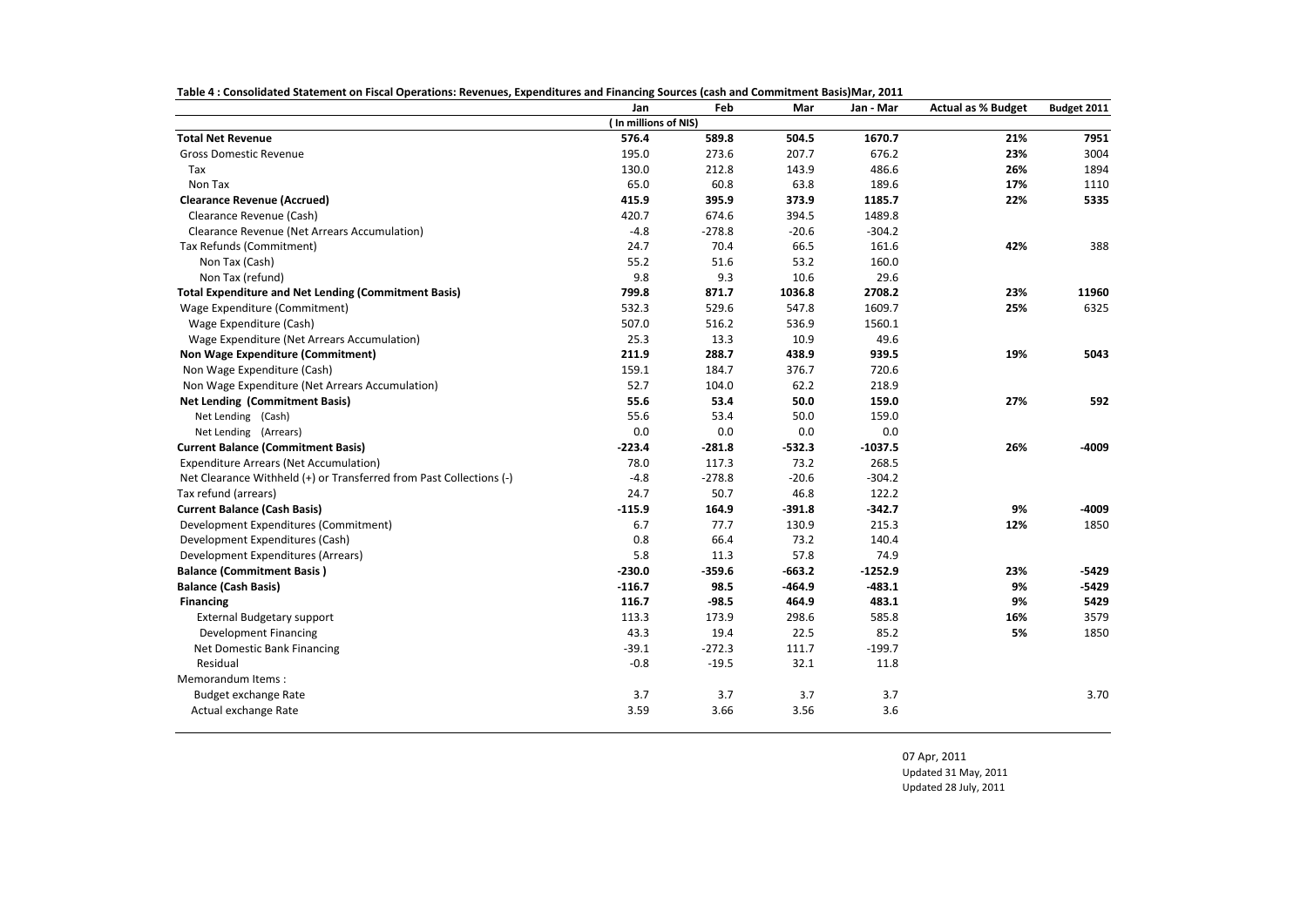|                                  | Jan    | Feb   | Mar         | Jan - Mar | <b>Actual as % Budget</b> | Budget 2011 |
|----------------------------------|--------|-------|-------------|-----------|---------------------------|-------------|
|                                  |        |       |             |           |                           |             |
| <b>Total Net Revenues</b>        | 586.2  | 599.1 | 515.1       | 1700.3    | 21%                       | 7,951       |
| <b>Net Tax Revenues</b>          | 521.2  | 538.3 | 451.3       | 1510.7    |                           |             |
| <b>Domestic Tax Revenues</b>     | 130.0  | 212.8 | 143.9       | 486.6     | 26%                       | 1,894       |
| Income Tax                       | 30.8   | 108.8 | 47.6        | 187.2     |                           |             |
| Value Added Tax                  | 39.8   | 47.9  | 44.5        | 132.1     |                           |             |
| Customs                          | 26.7   | 24.6  | 26.6        | 77.8      |                           |             |
| <b>Excises on Beverages</b>      | 0.1    | 0.2   | 0.6         | 0.8       |                           |             |
| <b>Excises on Tobacco</b>        | 27.3   | 30.7  | 24.2        | 82.1      |                           |             |
| Property Tax                     | 5.4    | 0.6   | 0.5         | 6.5       |                           |             |
| <b>Clearance Revenue (1)</b>     | 415.9  | 395.9 | 373.9       | 1185.7    | 22%                       | 5,335       |
| Customs                          | 149.3  | 136.0 | 132.2       | 417.5     |                           |             |
| Value Added Tax                  | 127.6  | 120.9 | 126.4       | 374.8     |                           |             |
| Purchase Tax                     | 0.0    | 0.0   | $\mathbf 0$ | 0.0       |                           |             |
| Petroleum Excise                 | 143.2  | 135.5 | 117.4       | 396.0     |                           |             |
| <b>Income Tax</b>                | 0.0    | 0.0   | 0.0         | 0.0       |                           |             |
| Other                            | $-4.1$ | 3.5   | $-2.1$      | $-2.7$    |                           |             |
| <b>Tax Refund</b>                | 24.7   | 70.4  | 66.5        | 161.6     | 42%                       | 388         |
| <b>Domestic Fees and Charges</b> | 65.0   | 60.8  | 63.8        | 189.6     | 21%                       | 906         |
| <b>Stamps Tax</b>                | 0.0    | 0.0   | 0.0         | 0.0       |                           |             |
| <b>Civil Registration Fees</b>   | 5.2    | 4.3   | 5.6         | 15.1      |                           |             |
| <b>Health Fees</b>               | 3.5    | 3.3   | 4.1         | 11.0      |                           |             |
| Health Insurance                 | 15.9   | 13.6  | 13.7        | 43.2      |                           |             |
| Transportation                   | 10.2   | 10.6  | 8.7         | 29.6      |                           |             |
| <b>Agriculture Services</b>      | 0.2    | 0.3   | 0.2         | 0.8       |                           |             |
| <b>Local Government</b>          | 0.3    | 0.6   | 0.5         | 1.4       |                           |             |
| Ministry of Economy              | 0.9    | 1.0   | 0.8         | 2.7       |                           |             |
| Shari'a Courts Fees              | 0.6    | 3.2   | 0.5         | 4.3       |                           |             |
| Land Registration                | 2.8    | 0.0   | 4.3         | 7.1       |                           |             |
| Ministry of Housing              | 0.0    | 0.2   | 0.0         | 0.2       |                           |             |
| <b>Tourist Fees</b>              | 0.1    | 0.1   | 0.1         | 0.2       |                           |             |
| <b>Telecommunication Fees</b>    | 0.5    | 0.5   | 0.8         | 1.8       |                           |             |
| Ministry of Education            | 0.7    | 1.1   | 0.4         | 2.2       |                           |             |
| High Court of Justice Fees       | 2.8    | 2.5   | 2.9         | 8.1       |                           |             |
| Foreign Affairs                  | 1.4    | 0.1   | 0.1         | 1.6       |                           |             |
| Licenses                         | 16.2   | 16.5  | 18.4        | 51.0      |                           |             |
| Others                           | 3.8    | 3.0   | 2.6         | 9.4       |                           |             |
| training fees                    | 0.0    | 0.0   | 0.0         | 0.0       |                           |             |
| <b>Investments Profits</b>       | 0.0    | 0.0   | 0.0         | 0.0       |                           | 204         |

**Table 5: Revenues by Source (Commitment Basis) Mar, 2011.**

1 The decline of the clearance revenues as results of reduction in the Tariffs of customs and excises by the Israelis, and the lower consumption of petroleum by Gaza as the MOF no longer supplies The Gaza Electricity Company with petroleum

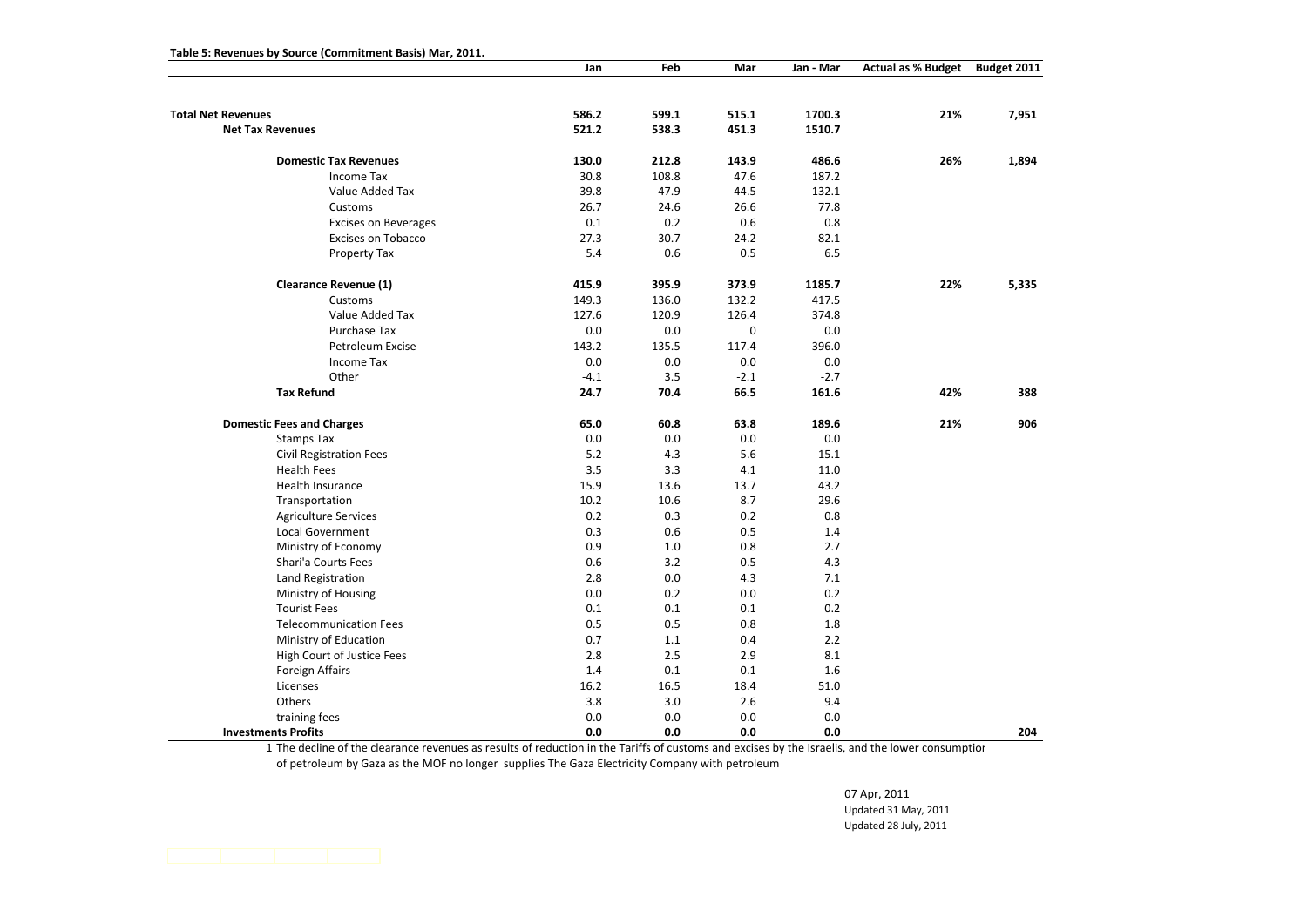|                                                 | <b>Total Expenditure</b> | <b>Wages and</b>         | Operational              | <b>Transfer</b>    | Capital            | Development         |
|-------------------------------------------------|--------------------------|--------------------------|--------------------------|--------------------|--------------------|---------------------|
|                                                 |                          | <b>Salaries</b>          | <b>Expenses</b>          | <b>Expenditure</b> | <b>Expenditure</b> | <b>Expenditures</b> |
|                                                 |                          | (In NIS)                 |                          |                    |                    |                     |
| <b>Central Administration</b>                   |                          |                          |                          |                    |                    |                     |
| President's Office                              | 29,890,610.00            | 8,151,868.01             | 14,380,160.40            | 669,883.33         |                    | 6,688,698.26        |
| P.L.O. Institutions                             | 24,268,618.28            | 7,811,698.53             | 7,200,607.03             | 7,325,535.42       |                    | 1,930,777.30        |
| Legislative Council                             | 7,071,657.21             | 2,898,303.20             | 3,708,349.00             | 169,949.71         |                    | 295,055.30          |
| Ministers' Council                              | 2,085,452.77             | 1,338,665.39             | 297,595.24               | 113,980.52         |                    | 335,211.62          |
| Financial and Administrative Control Department | 992,709.05               | 727,114.10               | 180,715.27               | 84,879.68          |                    |                     |
| General Personnel Office                        | 8,896,257.02             | 7,792,110.61             | 413,811.05               | 690,335.36         |                    |                     |
| Palestinian Central Bureau of Statistics        | 1,289,460.67             | 966,369.59               | 163,768.70               | 159,322.38         |                    |                     |
| <b>Central Election Committee</b>               | 7,158,000.00             | $\overline{\phantom{a}}$ | $\overline{\phantom{0}}$ |                    |                    | 7,158,000.00        |
| Ministry of Jerusalem Affairs                   | 12,834,710.48            | 469,136.84               | 3,343,943.00             | 1,891,630.64       |                    | 7,130,000.00        |
| <b>Total</b>                                    | 94,487,475.48            | 30,155,266.27            | 29,688,949.69            | 11,105,517.04      | $\overline{a}$     | 23,537,742.48       |
| Security and Public Order                       |                          |                          |                          |                    |                    |                     |
| Ministry of Interior and National Security      | 274,084,476.29           | 222,521,072.48           | 21,238,495.23            | 21,141,162.79      |                    | 9,183,745.79        |
| Ministry of Justice                             | 3,250,733.04             | 2,758,170.76             | 193,123.67               | 299,438.61         |                    |                     |
| Supreme Judicial Council                        | 5,946,872.12             | 4,715,124.49             | 732,780.83               | 498,966.80         |                    |                     |
| Land Authority                                  | 1,717,419.96             | 1,342,238.93             | 255,303.70               | 119,877.33         |                    |                     |
| Ministry of Local Government                    | 19,659,014.33            | 1,764,838.74             | 392,848.68               | 7,750,420.99       |                    | 9,750,905.92        |
| The Higher Judicial Council                     | 2,139,379.15             | 1,533,691.74             | 486,865.30               | 118,822.11         |                    |                     |
| Dar AlFatwa and Islamic research                | 440,971.61               | 325,250.17               | 91,331.81                | 24,389.63          |                    |                     |
| <b>Total</b>                                    | 307,238,866.50           | 234,960,387.31           | 23,390,749.22            | 29,953,078.26      | $\overline{a}$     | 18,934,651.71       |
| <b>Financial Affairs</b>                        |                          |                          |                          |                    |                    |                     |
| Ministry of Finance                             | 23,516,192.92            | 7,765,894.01             | 1,644,669.05             | 721,499.71         |                    | 13,384,130.15       |
| The Ministry of Awqaf and Religious Affairs     | 9,833,984.34             | 8,800,448.33             | 275,145.55               | 758,390.46         |                    |                     |
| Non Governmental Organization                   | 1,883,597.75             |                          |                          | 1,732,359.75       |                    | 151,238.00          |
| Research and Studies Center                     |                          |                          |                          |                    |                    |                     |
| Palestinian Water Authority                     | 3,898,261.07             | 891,974.66               | 422,596.08               | 78,177.94          |                    | 2,505,512.39        |
| <b>Retirees Pension Allowances</b>              | 33,952,432.10            | 18,666,032.72            | (10,893.76)              | 15,297,293.14      |                    |                     |
| <b>Public Debt Service</b>                      | 11,449,456.86            | $\overline{a}$           | 11,449,456.86            |                    |                    |                     |
| <b>General Expenditures</b>                     | 1,070,124.88             | $\overline{\phantom{a}}$ | $\overline{\phantom{a}}$ | 1,070,124.88       |                    |                     |
| <b>Financial Reserves</b>                       | 6,719,979.18             |                          | $\overline{a}$           | 6,719,979.18       |                    |                     |
| <b>Total</b>                                    | 92,324,029.10            | 36,124,349.72            | 13,780,973.78            | 26,377,825.06      |                    | 16,040,880.54       |
| Foreign Affairs                                 |                          |                          |                          |                    |                    |                     |
| <b>Negotiations Affairs Department</b>          | 140,068.01               | 101,776.12               | 27,030.57                | 11,261.32          |                    |                     |
| Embassies                                       | 17,028,432.29            | 7,367,912.61             | 3,996,919.68             | 1,440,800.00       | $\overline{a}$     | 4,222,800.00        |
| Ministry of Foreign Affairs                     | 3,371,349.05             | 3,046,315.85             | 105,594.91               | 219,438.29         |                    |                     |
| <b>Total</b>                                    | 20,539,849.35            | 10,516,004.58            | 4,129,545.16             | 1,671,499.61       |                    | 4,222,800.00        |
| Economic Development                            |                          |                          |                          |                    |                    |                     |
| Ministry of National Economy                    | 4,513,202.50             | 3,476,098.68             | 623,513.27               | 325,500.46         |                    | 88,090.09           |
| <b>Industrial Zones Board</b>                   | 319,521.63               | 240,197.45               | 52,513.19                | 26,810.99          |                    |                     |
| Specifications and Standards Office             | 588,410.20               | 466,790.41               | 70,042.54                | 51,577.25          |                    |                     |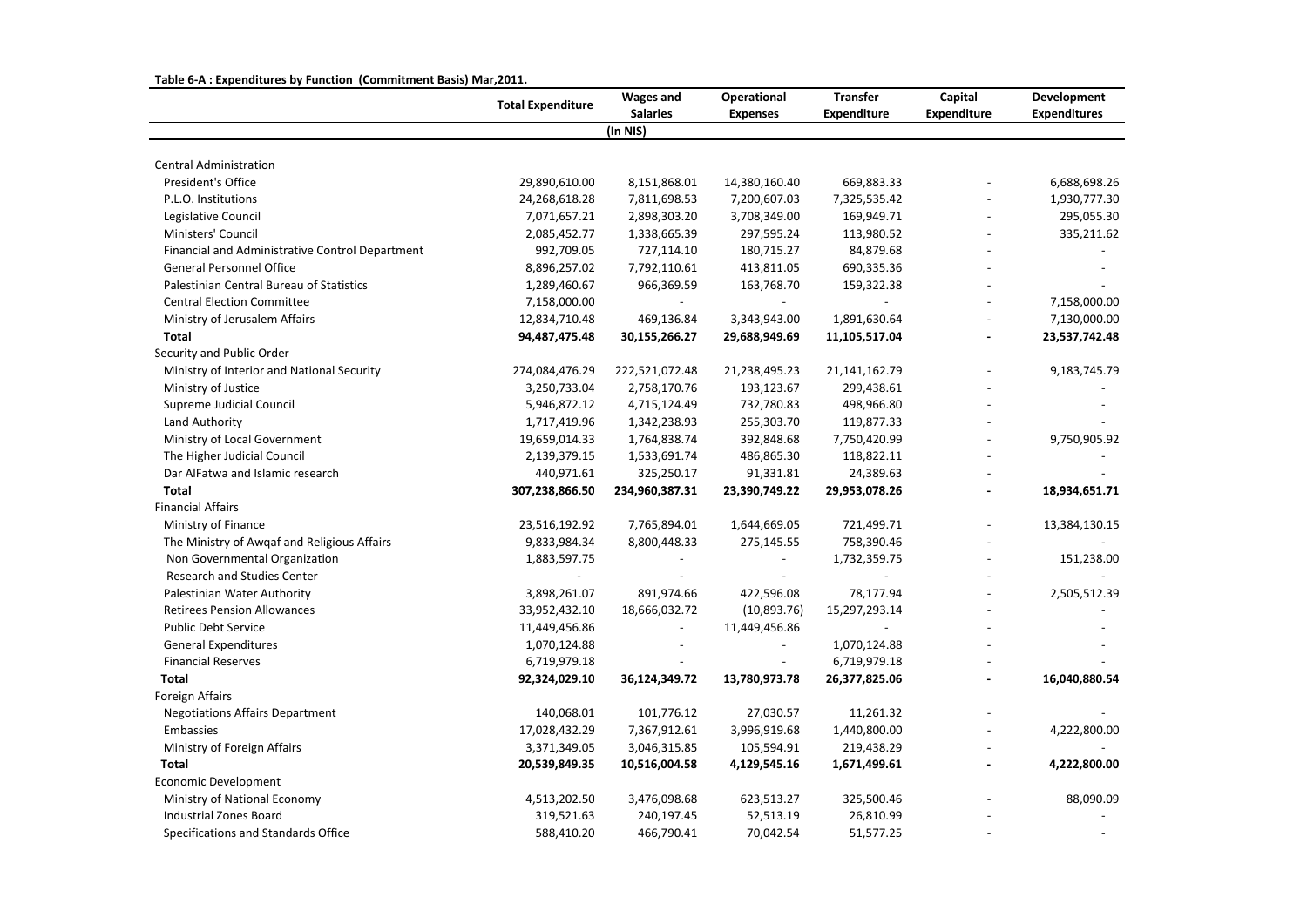| General Authority for Investment Promotion            | 237,972.36       | 195,658.99     | 21,084.00      | 21,229.37      |           |               |
|-------------------------------------------------------|------------------|----------------|----------------|----------------|-----------|---------------|
| Ministry of Energy and Natural Resources              | 773,962.46       | 665,522.06     | 35,777.50      | 72,662.90      |           |               |
| Ministry of Planning                                  | 777,939.21       | 633,821.50     | 77,383.46      | 66,734.25      |           |               |
| Ministry of Public Works and Housing                  | 9,947,837.21     | 3,473,393.97   | 266,390.70     | 307,529.45     |           | 5,900,523.09  |
| Ministry of Agriculture                               | 6,377,986.50     | 5,501,057.28   | 419,343.10     | 457,586.12     |           |               |
| <b>Environmental Quality Authority</b>                | 932,547.57       | 764,128.12     | 85,559.73      | 82,859.72      |           |               |
| <b>Total</b>                                          | 24,469,379.64    | 15,416,668.46  | 1,651,607.49   | 1,412,490.51   |           | 5,988,613.18  |
| <b>Social Services</b>                                |                  |                |                |                |           |               |
| Ministry of Education                                 | 190,194,556.72   | 145,593,551.68 | 8,834,272.74   | 35,699,332.46  |           | 67,399.84     |
| Ministry of Health                                    | 145,402,164.15   | 46,622,119.35  | 93,793,416.61  | 4,097,350.87   |           | 889,277.32    |
| Ministry of Social Affairs                            | 122,070,911.92   | 3,955,345.75   | 1,012,533.23   | 116,841,095.14 |           | 261,937.80    |
| Ministry of Prisoners Affairs                         | 20,150,290.02    | 6,723,684.01   | 295,407.51     | 13,131,198.50  |           |               |
| Ministry of Women's Affairs                           | 384,185.82       | 302,888.20     | 50,240.45      | 31,057.17      |           |               |
| Ministry of Labor                                     | 2,947,077.84     | 2,490,409.51   | 235,223.30     | 221,445.03     |           |               |
| <b>Total</b>                                          | 481,149,186.47   | 205,687,998.50 | 104,221,093.84 | 170,021,479.17 |           | 1,218,614.96  |
| <b>Cultural and Information Services</b>              |                  |                |                |                |           |               |
| Ministry of Information                               | 679,431.26       | 559,238.80     | 75,077.71      | 45,114.75      |           |               |
| The Palestinian News Agency - WAFA                    | 8,959,968.07     | 4,812,841.71   | 3,617,263.54   | 498,293.52     | 31,569.30 |               |
| Ministry of Tourism and Antiquities                   | 1,705,160.52     | 1,197,725.46   | 408,384.94     | 99,050.12      |           |               |
| Ministry of Youth and Sports                          | 5,646,674.63     | 1,964,256.71   | 255,546.36     | 191,215.58     |           | 3,235,655.98  |
| Ministry of Culture                                   | 1,108,964.17     | 909,208.95     | 117,104.87     | 82,650.35      |           |               |
| <b>Total</b>                                          | 18,100,198.65    | 9,443,271.63   | 4,473,377.42   | 916,324.32     | 31,569.30 | 3,235,655.98  |
| Transport and Communication service                   |                  |                |                |                |           |               |
| Ministry of Transportation                            | 4,041,943.61     | 3,370,420.76   | 335,812.90     | 335,709.95     |           |               |
| Ministry of Communications and information Technology | 2,370,863.62     | 2,033,964.15   | 166,930.31     | 169,969.16     |           |               |
| <b>Total</b>                                          | 6,412,807.23     | 5,404,384.91   | 502,743.21     | 505,679.11     |           |               |
| <b>Grand Total</b>                                    | 1,044,721,792.42 | 547,708,331.38 | 181,839,039.81 | 241,963,893.08 | 31,569.30 | 73,178,958.85 |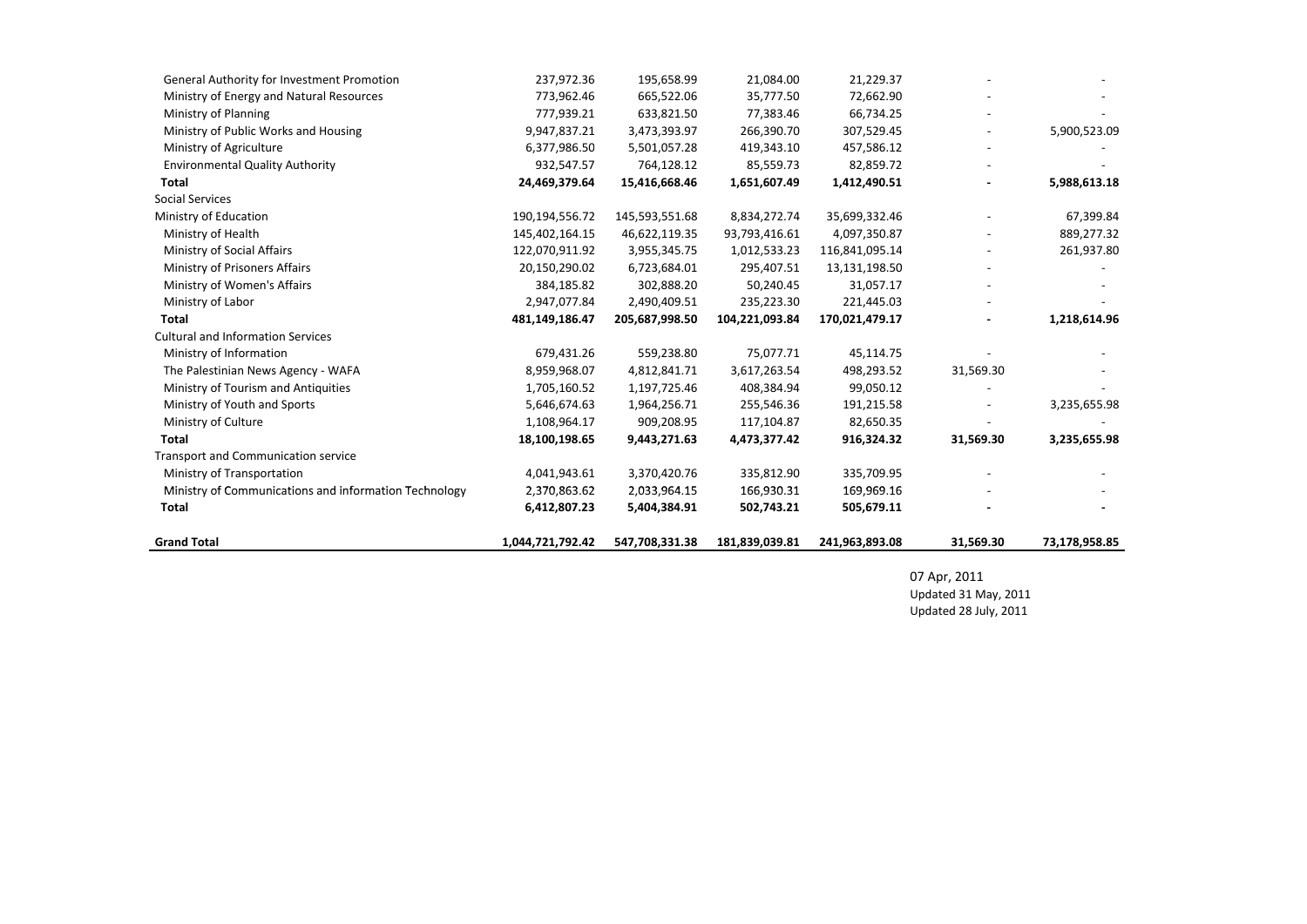## **Table 6‐B : Expenditures by Function (Commitment Basis) Jan ‐ Mar,2011.**

|                                                 | <b>Total Expenditure</b> | <b>Wages and</b><br><b>Salaries</b> | Operational<br><b>Expenses</b> | <b>Transfer</b><br><b>Expenditure</b> | Capital<br><b>Expenditure</b> | Development<br><b>Expenditures</b> |
|-------------------------------------------------|--------------------------|-------------------------------------|--------------------------------|---------------------------------------|-------------------------------|------------------------------------|
|                                                 |                          | (In NIS)                            |                                |                                       |                               |                                    |
|                                                 |                          |                                     |                                |                                       |                               |                                    |
| <b>Central Administration</b>                   |                          |                                     |                                |                                       |                               |                                    |
| President's Office                              | 73,729,794.77            | 24,568,245.04                       | 29,698,886.43                  | 1,973,400.01                          |                               | 17,489,263.29                      |
| P.L.O. Institutions                             | 57,557,051.53            | 20,511,281.80                       | 17,167,164.53                  | 16,946,935.40                         |                               | 2,931,669.80                       |
| Legislative Council                             | 13,601,172.47            | 8,792,631.66                        | 3,976,853.30                   | 536,632.21                            |                               | 295,055.30                         |
| Ministers' Council                              | 6,285,482.94             | 4,798,180.86                        | 907,918.83                     | 244,171.63                            |                               | 335,211.62                         |
| Financial and Administrative Control Department | 2,984,251.72             | 2,248,921.26                        | 480,030.88                     | 255,299.58                            |                               |                                    |
| <b>General Personnel Office</b>                 | 26,667,421.02            | 23,172,427.85                       | 1,208,555.49                   | 2,286,437.68                          |                               |                                    |
| Palestinian Central Bureau of Statistics        | 3,870,278.25             | 2,878,815.79                        | 509,273.59                     | 482,188.87                            |                               |                                    |
| <b>Central Election Committee</b>               | 7,158,000.00             |                                     |                                |                                       |                               | 7,158,000.00                       |
| Ministry of Jerusalem Affairs                   | 15,658,354.11            | 1,633,600.48                        | 3,402,333.00                   | 3,492,420.63                          |                               | 7,130,000.00                       |
| Total                                           | 207,511,806.81           | 88,604,104.74                       | 57,351,016.05                  | 26,217,486.01                         |                               | 35,339,200.01                      |
| Security and Public Order                       |                          |                                     |                                |                                       |                               |                                    |
| Ministry of Interior and National Security      | 749,448,428.48           | 654,407,282.80                      | 61,382,603.56                  | 21,693,203.88                         | 460,000.00                    | 11,505,338.24                      |
| Ministry of Justice                             | 10,154,142.06            | 8,808,514.73                        | 537,031.93                     | 808,595.40                            |                               |                                    |
| Supreme Judicial Council                        | 16,951,530.19            | 13,820,865.59                       | 1,781,641.58                   | 1,349,023.02                          |                               |                                    |
| Land Authority                                  | 4,806,234.66             | 3,927,528.72                        | 599,286.74                     | 279,419.20                            |                               |                                    |
| Ministry of Local Government                    | 70,046,215.46            | 5,381,395.62                        | 805,794.75                     | 18,487,519.50                         |                               | 45,371,505.59                      |
| The Higher Judicial Council                     | 5,547,694.96             | 4,556,801.40                        | 704,484.27                     | 286,409.29                            |                               |                                    |
| Dar AlFatwa and Islamic research                | 1,162,949.81             | 964,399.46                          | 184,407.72                     | 14,142.63                             |                               |                                    |
| <b>Total</b>                                    | 858,117,195.62           | 691,866,788.32                      | 65,995,250.55                  | 42,918,312.92                         | 460,000.00                    | 56,876,843.83                      |
| <b>Financial Affairs</b>                        |                          |                                     |                                |                                       |                               |                                    |
| Ministry of Finance                             | 47,613,484.78            | 24,169,727.75                       | 4,060,990.29                   | 2,229,121.52                          |                               | 17,153,645.22                      |
| The Ministry of Awqaf and Religious Affairs     | 27,991,257.75            | 25,899,037.43                       | 818,129.63                     | 1,274,090.69                          |                               |                                    |
| Non Governmental Organization                   | 2,425,245.28             |                                     | $\overline{\phantom{a}}$       | 2,274,007.28                          |                               | 151,238.00                         |
| <b>Research and Studies Center</b>              |                          |                                     |                                |                                       |                               |                                    |
| Palestinian Water Authority                     | 7,090,565.73             | 2,630,774.44                        | 1,828,196.85                   | 126,082.05                            |                               | 2,505,512.39                       |
| <b>Retirees Pension Allowances</b>              | 95,894,582.29            | 57,109,854.98                       | (13,867.34)                    | 38,798,594.65                         |                               |                                    |
| <b>Public Debt Service</b>                      | 47,182,604.48            |                                     | 47,182,604.48                  |                                       |                               |                                    |
| <b>General Expenditures</b>                     | 2,925,129.48             |                                     | $\blacksquare$                 | 2,925,129.48                          |                               |                                    |
| <b>Financial Reserves</b>                       | 9,589,302.34             |                                     | $\blacksquare$                 | 9,589,302.34                          |                               |                                    |
| Total                                           | 240,712,172.13           | 109,809,394.60                      | 53,876,053.91                  | 57,216,328.01                         | $\overline{a}$                | 19,810,395.61                      |
| Foreign Affairs                                 |                          |                                     |                                |                                       |                               |                                    |
| <b>Negotiations Affairs Department</b>          | 422,796.24               | 300,868.89                          | 88,642.83                      | 33,284.52                             |                               |                                    |
| Embassies                                       | 45,113,290.01            | 17,064,946.62                       | 21,883,682.19                  | 1,941,861.20                          |                               | 4,222,800.00                       |
| Ministry of Foreign Affairs                     | 9,694,248.77             | 8,875,235.74                        | 251,768.16                     | 567,244.87                            | $\blacksquare$                |                                    |
| <b>Total</b>                                    | 55,230,335.02            | 26,241,051.25                       | 22,224,093.18                  | 2,542,390.59                          | ÷,                            | 4,222,800.00                       |
| Economic Development                            |                          |                                     |                                |                                       |                               |                                    |
| Ministry of National Economy                    | 12,425,970.41            | 10,261,813.45                       | 1,441,329.53                   | 634,737.34                            |                               | 88,090.09                          |
| <b>Industrial Zones Board</b>                   | 863,067.71               | 685,423.85                          | 99,163.19                      | 78,480.67                             |                               |                                    |
| Specifications and Standards Office             | 1,656,740.09             | 1,291,422.53                        | 223,923.64                     | 141,393.92                            |                               |                                    |
| General Authority for Investment Promotion      | 760,742.61               | 591,424.77                          | 104,654.02                     | 64,663.82                             |                               |                                    |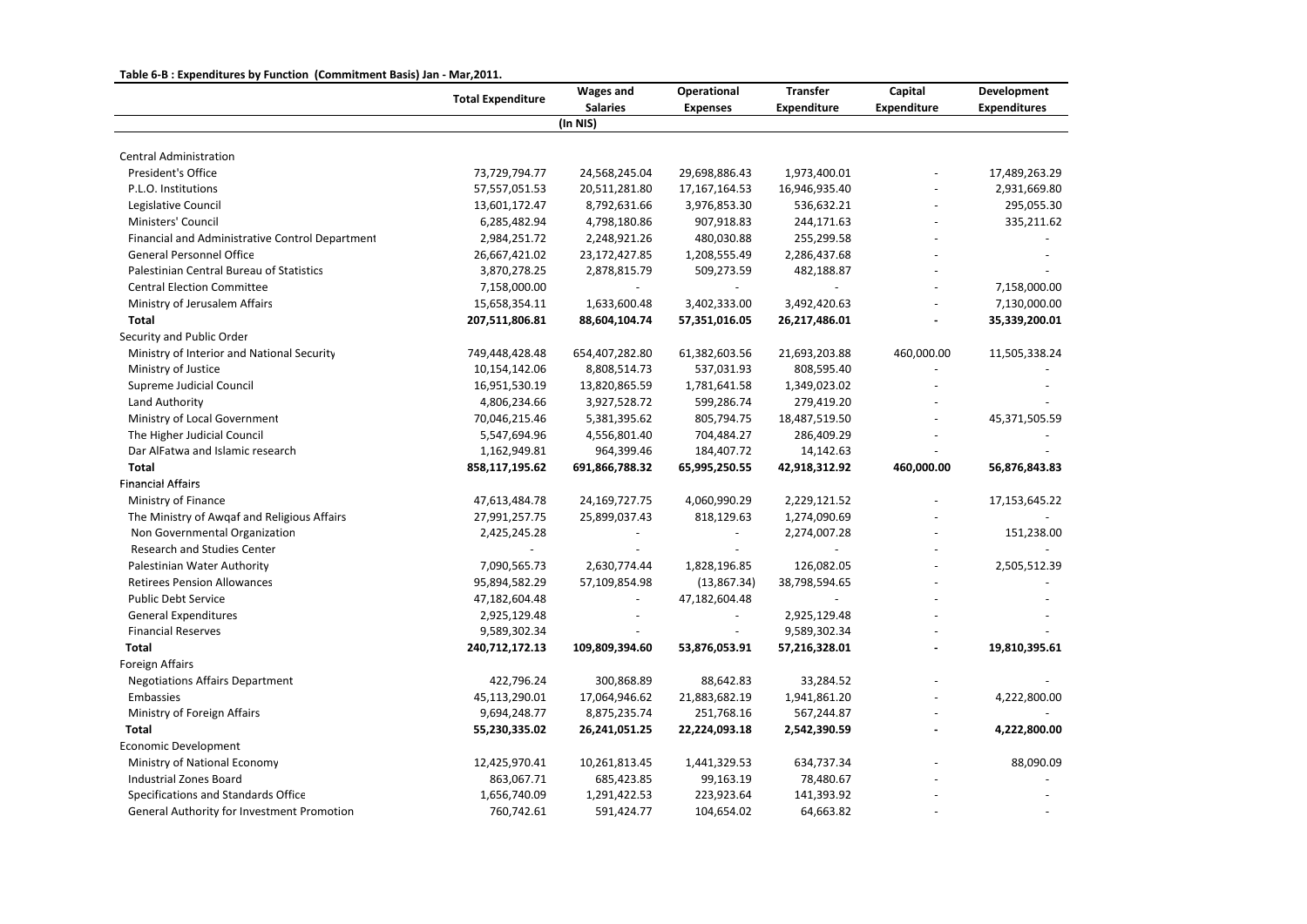| <b>Grand Total</b>                                    | 2,608,747,674.18 | 1,609,613,385.78 | 399,454,865.67 | 458,786,580.13 | 491,569.30 | 140,401,273.30 |
|-------------------------------------------------------|------------------|------------------|----------------|----------------|------------|----------------|
| <b>Total</b>                                          | 19,262,009.15    | 16,159,977.41    | 1,582,617.03   | 1,519,414.71   |            |                |
| Ministry of Communications and information Technology | 7,242,238.17     | 6,205,567.91     | 522,750.57     | 513,919.69     |            |                |
| Ministry of Transportation                            | 12,019,770.98    | 9,954,409.50     | 1,059,866.46   | 1,005,495.02   |            |                |
| Transport and Communication service                   |                  |                  |                |                |            |                |
| Total                                                 | 43,434,752.56    | 28,205,073.70    | 8,288,717.49   | 2,525,064.09   | 31,569.30  | 4,384,327.98   |
| Ministry of Culture                                   | 3,281,611.40     | 2,609,186.74     | 426,879.14     | 245,545.52     |            |                |
| Ministry of Youth and Sports                          | 11,143,164.68    | 5,825,174.13     | 475,039.93     | 458,622.64     |            | 4,384,327.98   |
| Ministry of Tourism and Antiquities                   | 4,312,978.26     | 3,486,355.17     | 581,572.33     | 245,050.76     |            |                |
| The Palestinian News Agency - WAFA                    | 22,749,120.20    | 14,640,849.84    | 6,633,492.58   | 1,443,208.48   | 31,569.30  |                |
| Ministry of Information                               | 1,947,878.02     | 1,643,507.82     | 171,733.51     | 132,636.69     |            |                |
| <b>Cultural and Information Services</b>              |                  |                  |                |                |            |                |
| Total                                                 | 1,117,483,463.75 | 602,950,801.34   | 185,837,093.01 | 322,137,659.42 |            | 6,557,909.98   |
| Ministry of Labor                                     | 9,245,002.35     | 7,798,703.14     | 729,380.95     | 716,918.26     |            |                |
| Ministry of Women's Affairs                           | 1,106,495.32     | 901,792.91       | 108,569.58     | 96,132.83      |            |                |
| Ministry of Prisoners Affairs                         | 59,244,033.17    | 20,021,338.90    | 659,483.98     | 38,563,210.29  |            |                |
| Ministry of Social Affairs                            | 221,935,989.33   | 11,777,399.99    | 1,732,790.85   | 208,163,860.69 |            | 261,937.80     |
| Ministry of Health                                    | 310,006,178.79   | 139,724,441.11   | 151,857,443.08 | 12,219,135.26  |            | 6,205,159.34   |
| Ministry of Education                                 | 515,945,764.79   | 422,727,125.29   | 30,749,424.57  | 62,378,402.09  |            | 90,812.84      |
| <b>Social Services</b>                                |                  |                  |                |                |            |                |
| Total                                                 | 66,995,939.14    | 45,776,194.42    | 4,300,024.45   | 3,709,924.38   |            | 13,209,795.89  |
| <b>Environmental Quality Authority</b>                | 2,825,746.83     | 2,405,809.79     | 220,387.21     | 199,549.83     |            |                |
| Ministry of Agriculture                               | 18,506,552.91    | 16,190,041.93    | 1,058,299.62   | 1,258,211.36   |            |                |
| Ministry of Public Works and Housing                  | 25,356,421.16    | 10,516,698.37    | 784,953.74     | 933,063.25     |            | 13,121,705.80  |
| Ministry of Planning                                  | 2,126,793.82     | 1,705,224.34     | 241,197.46     | 180,372.02     |            |                |
| Ministry of Energy and Natural Resources              | 2,473,903.60     | 2,128,335.39     | 126,116.04     | 219,452.17     |            |                |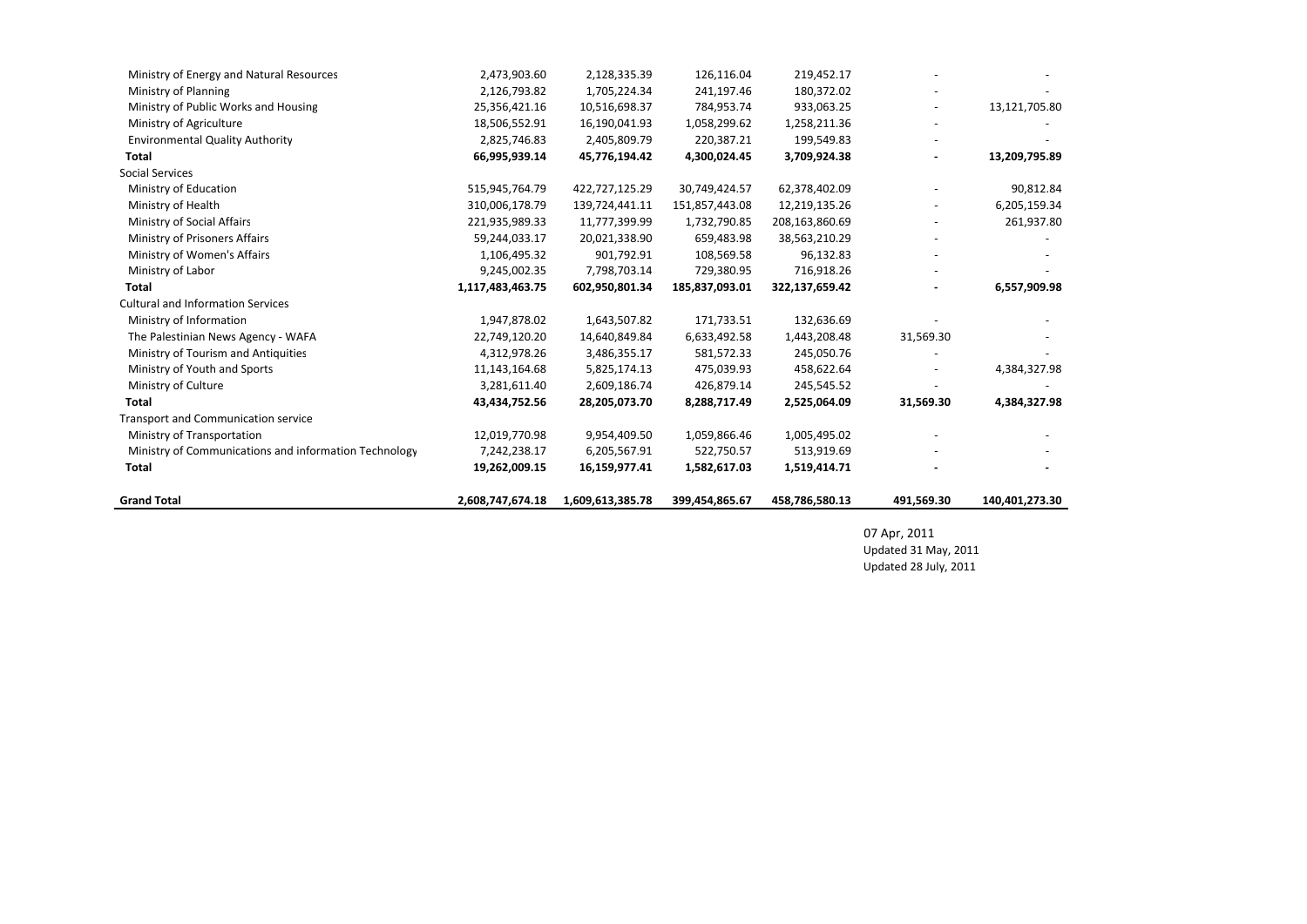|                                                                        | (In millions of NIS |     |            |       |           |             |
|------------------------------------------------------------------------|---------------------|-----|------------|-------|-----------|-------------|
|                                                                        | Jan                 | Feb | <b>Mar</b> |       | Jan-March | Budget 2011 |
| <b>External Financing</b>                                              | 135.1               |     | 192.9      | 306.8 | 634.8     | 5429        |
| <b>Budget Support</b>                                                  | 126.1               |     | 174.0      | 298.6 | 598.7     | 3579        |
| <b>Arab Donors</b>                                                     |                     |     |            | 188.6 | 188.6     |             |
| Algeria                                                                |                     |     |            |       |           |             |
| Eygpt                                                                  |                     |     |            |       |           |             |
| Kingdom of Saudi Arabia                                                |                     |     |            |       |           |             |
| <b>United Arab Emirates</b>                                            |                     |     |            | 152.3 | 152.3     |             |
| Qatar                                                                  |                     |     |            |       |           |             |
| Oman                                                                   |                     |     |            | 36.2  | 36.2      |             |
| <b>International donors</b>                                            | 126.1               |     | 173.9      | 110.1 | 410.0     |             |
| <b>USA</b>                                                             |                     |     |            |       |           |             |
| <b>PEGASE</b>                                                          | 122.8               |     |            | 105.7 | 228.5     |             |
| Civil servants and pensioners and civil police and civil defence of PA | 101.0               |     |            | 100.8 | 201.8     |             |
| Vulnerable Palestinian Families                                        | 8.3                 |     |            | 4.9   | 13.3      |             |
| Support to Essential Public Services                                   |                     |     |            |       |           |             |
| Payment of PA private sector arrears                                   | 0.7                 |     |            |       | 0.7       |             |
| Payment of Gaza private sector reconstruction programme                | 12.8                |     |            |       | 12.8      |             |
| India                                                                  |                     |     |            |       |           |             |
| <b>France</b>                                                          |                     |     |            |       |           |             |
| Russia                                                                 |                     |     |            |       |           |             |
| <b>World Bank</b>                                                      | 3.3                 |     | 173.9      | 4.3   | 181.5     |             |
| <b>Trust Fund</b>                                                      |                     |     | 172.9      |       | 172.9     |             |
| Development Grant                                                      |                     |     |            |       |           |             |
| <b>ESSP</b>                                                            | 3.3                 |     | 1.0        | 0.03  | 4.3       |             |
| <b>FPCR</b>                                                            |                     |     |            |       |           |             |
| <b>SSNRP</b>                                                           |                     |     |            | 4.3   | 4.3       |             |
| <b>CBPERIP</b>                                                         |                     |     |            |       |           |             |
| Old grants for line ministries                                         | 0.1                 |     | 0.1        | 0.01  | 0.1       |             |
| <b>Development Financing</b>                                           | 9.0                 |     | 18.9       | 8.1   | 36.1      | 1850        |
| Memorandum Items:                                                      |                     |     |            |       |           |             |
| <b>Budget Exchange Rate</b>                                            | 3.7                 |     |            |       |           |             |
| Actual Exchange Rate                                                   | 3.59                |     |            |       |           |             |

**7 Apr,2011**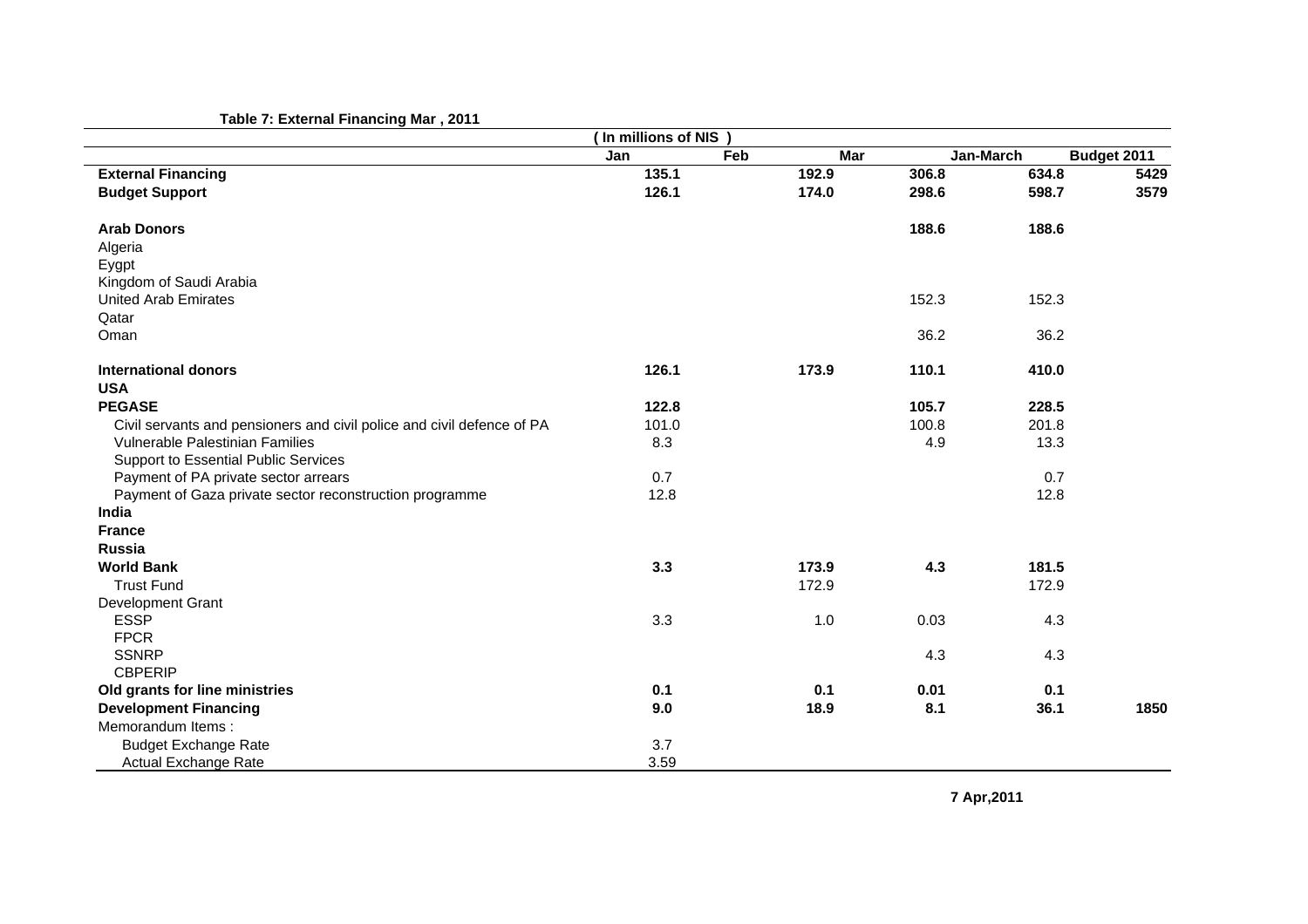|  |  | Table 8: Public Debt, Mar 2011. |  |  |  |
|--|--|---------------------------------|--|--|--|
|--|--|---------------------------------|--|--|--|

| Jan       | Feb                 | Mar                 |
|-----------|---------------------|---------------------|
|           |                     | 6,883.92            |
|           |                     |                     |
| 1,252.06  | 1,380.74            | 1,419.23            |
| 1,418.02  | 1,021.93            | 1,276.67            |
| 415.24    | 469.81              | 469.67              |
| 31.52     | 32.026              | 32.52165            |
| 3,116.85  | 2,904.50            | 3,198.10            |
|           |                     |                     |
| 1,634.255 | 1,608.498           | 1,565.421           |
| 156.061   | 153.134             | 148.491             |
| 196.549   | 190.296             | 186.666             |
| 1,111.507 | 1,090.255           | 1,061.185           |
| 85.968    | 84.614              | 82.348              |
| 12.644    | 12.534              | 12.295              |
| 68.426    | 67.803              | 65.987              |
|           |                     |                     |
|           |                     | 327.639             |
| 119.041   | 118.255             | 118.368             |
| 18.153    | 17.952              | 17.556              |
| 101.976   | 101.760             | 99.863              |
| 3,846.627 | 3,781.760           | 3,685.819           |
|           | 6,963.47<br>342.045 | 6,686.26<br>336.655 |

**7 Apr,2011**